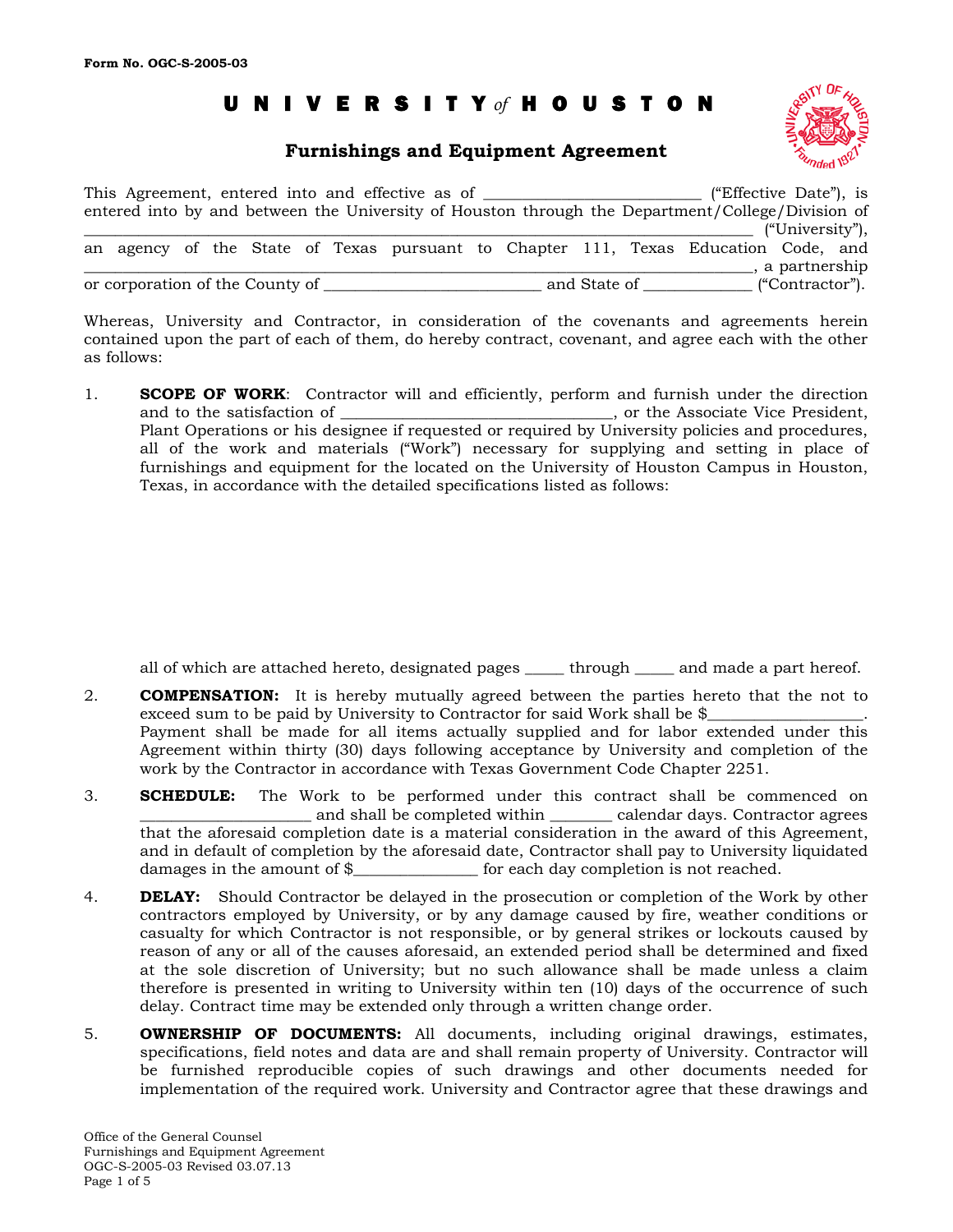documents will be used solely in connection with the assignment covered by this Agreement and for no other purpose without prior negotiation.

- 6. **INDEMNITY:** To the fullest extent permitted by law, Contractor shall indemnify and hold harmless the University of Houston System, the University of Houston, their officers, agents, employees, officers, administrators, successors and assigns from and against all claims, injuries, damages, losses, costs, expenses and liability, including but not limited to reasonable attorneys' fees, whether arising before, during or after completion of Contractor's work, caused by or arising out of or resulting from performance of work, of whatever nature, provided that any such claim, damage, loss or expense (1) is attributable to bodily injury, sickness, disease, or death, or to injury to or destruction of tangible property (other than the work itself) including the loss of use resulting there from, and (2) is caused in whole or in part by any act or omission by Contractor, and subcontractor, or anyone directly or indirectly employed by any of them or anyone for whose acts any of them may be liable, but only to that extent, proportion or degree that the claims, damages, losses and expenses are attributable to the act or omission of Contractor or its subcontractors. Contractor will promptly repair, at his own expense and to the satisfaction of the University, any damage done by him or his employees or agents to the University buildings or property while delivering and setting in place any items of equipment.
- 7. **INSURANCE:** Prior to commencing performance, Contractor shall secure, and maintain in force until final acceptance of the project, the following kinds of insurance in the following amounts:

| TYPE OF COVERAGE                                                                                                                                                                                                                                                                  | LIMITS OF LIABILITY                                                              |
|-----------------------------------------------------------------------------------------------------------------------------------------------------------------------------------------------------------------------------------------------------------------------------------|----------------------------------------------------------------------------------|
| Worker's Compensation                                                                                                                                                                                                                                                             | Statutory Limit - State of Texas                                                 |
| Employer's Liability<br>Bodily Injury By Accident<br>Bodily Injury By Disease<br>Bodily Injury By Disease                                                                                                                                                                         | \$1,000,000 Ea. Accident<br>\$1,000,000 Ea. Employee<br>\$1,000,000 Policy Limit |
| Commercial General Liability<br>(Includes the following:)<br>Comprehensive Form<br>Premises/Operations<br>Underground Explosion & Collapse Hazard<br>Products/Completed Operations<br>Contractual Independent Contractors<br><b>Broad Form Property Damage</b><br>Personal Injury | $$1,000,000$ Ea. Occurrence/ $$2,000,000$ Aggregate                              |
| Fire Damage<br><b>Medical Expense</b>                                                                                                                                                                                                                                             | Any One Fire \$500,000<br>Any One Person \$20,000                                |
| Commercial Auto Liability                                                                                                                                                                                                                                                         | \$1,000,000 Combined Single Limit                                                |
| Professional Liability                                                                                                                                                                                                                                                            | \$1,000,000 (if applicable)                                                      |

University and the University of Houston System shall, with the exception of Workers Compensation and Employers Liability be named as an Additional Insured under each of the above policies, and Contractor and its insurer agree to provide a complete waiver of subrogation against University. The additional insured status will primary and noncontributory. Certificates of Insurance evidencing the proper coverage must be provided and accepted by University prior to the start of work and any change in coverage must be reported 30 days prior to taking effect. The insurance carrier must be an "A -" rated carrier. Contractor's policy must also state that it is primary over any other available insurance that it may carry.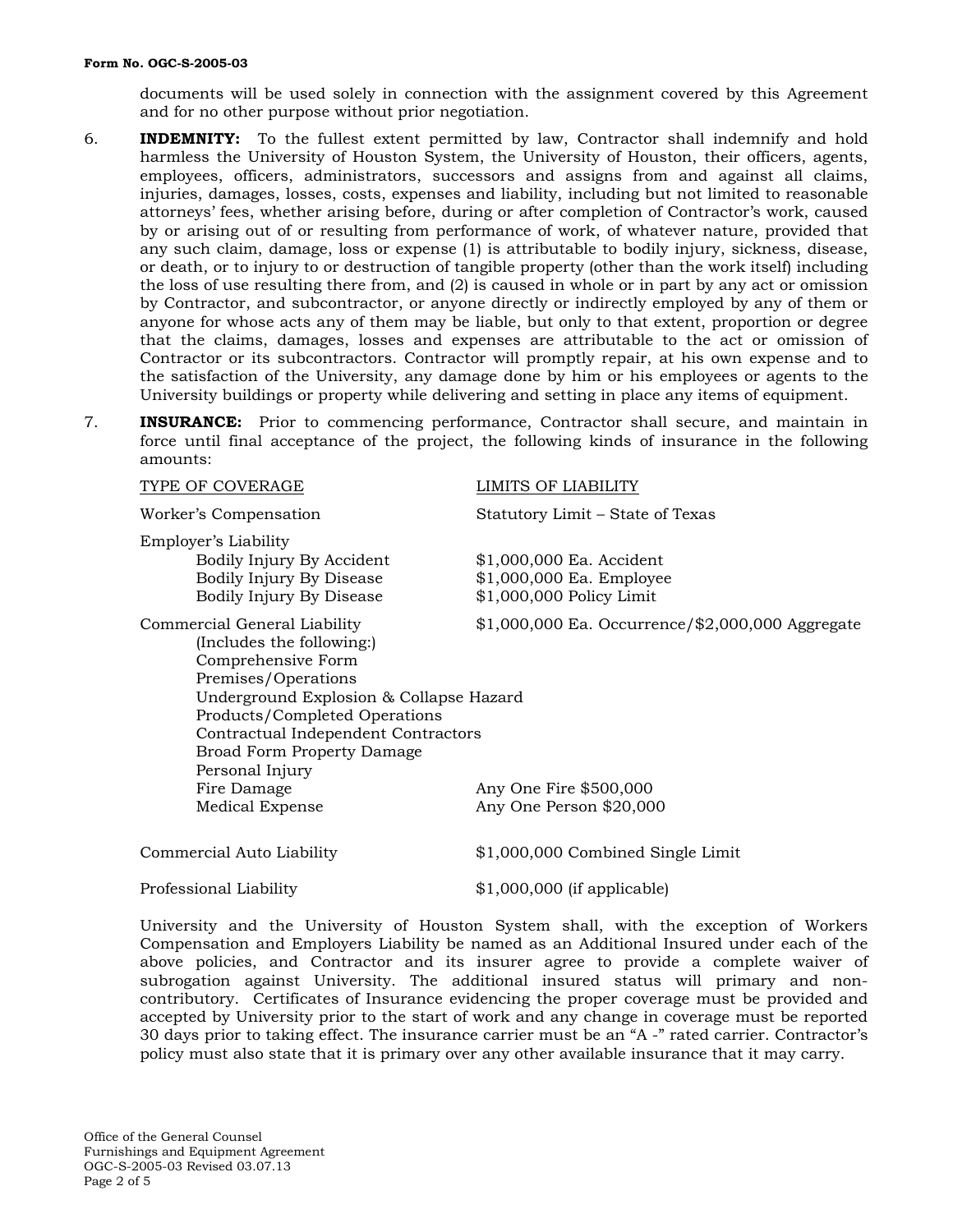If any of the policies contain deductibles or retentions, the deductibles or retentions will be the sole responsibility of the Contractor. When a retention or deductible exceeds \$25,000, the University, reserves the right, but not the obligation, to review and request a copy of the Contractor's most recent annual report or audited financial statement.

Contractor agrees that all work on the project pursuant to this contract shall be at the Contractor's exclusive risk until final and complete acceptance thereof by University, and in case of any loss or damage thereto, in whole or in part, prior to such acceptance, however cause, such loss and/or damage shall be borne by Contractor.

- 8. **BONDS:** Contractor shall furnish the following bonds:
	- a. Performance Bond, if applicable and required by Texas Government Code Chapter 2253, in the amount of the total Contract Price (conditioned upon the faithful performance of the Contract). Said Bond shall be solely for the protection of the University and the State of Texas.
	- b. Payment Bond, if applicable and required by Texas Government Code Chapter 2253, in the amount of the total Contract Price, solely for the protection of those supplying labor and materials in the prosecution of the Contract.

Each bond shall be executed by a corporate surety or corporate sureties duly authorized to do business in the State of Texas, acceptable to University, and on forms approved by the Attorney General of Texas. If any surety upon any bond furnished in connection with this Contract becomes insolvent, or otherwise not authorized to do business in this State, Contractor shall promptly furnish equivalent security to protect the interests of the State of Texas and of persons supplying labor or materials in the prosecution of the Work contemplated by this Contract.

- 9. **RELATIONSHIP OF THE PARTIES:** It is agreed and understood that Contractor is an independent contractor and not an agent or employee of University. Nothing in this Contract shall be construed to create a joint venture, partnership, association, or like relationship between the parties.
- 10. **TERMINATION:** University reserves and has the right and privilege of canceling, suspending, or abandoning the execution of all or any service in connection with this Agreement at any time upon seven days (7) written notice to Contractor. Contractor may terminate this Agreement upon seven days (7) written notice to University should University substantially fail to perform their obligations under the terms of this Agreement. University's liability in case of early termination will be limited to paying for the work already performed and the expenses already incurred as of the date of the termination, less any and all foreseen or unforeseen damages sustained by University as a result of any default or consequence of termination.
- 11. **SUCCESSORS AND ASSIGNS:** University and Contractor each binds himself, and his partners, successors, executors, administrators and assigns to the other party of this Agreement and to the partners, successors, executors, administrators and assigns of such other party in respect to all covenants of this Agreement Contractor shall not assign, sublet or transfer his interest in this Agreement without written consent of University. Nothing herein shall be construed as giving any rights or benefits hereunder to anyone other than University and Contractor.

### 12. **ALTERNATIVE DISPUTE RESOLUTION:**

- a. The dispute resolution process provided for in Chapter 2260 of the Government Code shall be used, as further described herein, by University and Contractor to attempt to resolve any claim for breach of contract made by Contractor:
	- (1) A Contractor's claims for breach of this contract that the parties cannot resolve in the ordinary course of business shall be submitted to the negotiation process provided in Chapter 2260, subchapter B, of the Government Code. To initiate the process, the Contractor shall submit written notice, as required by subchapter B, to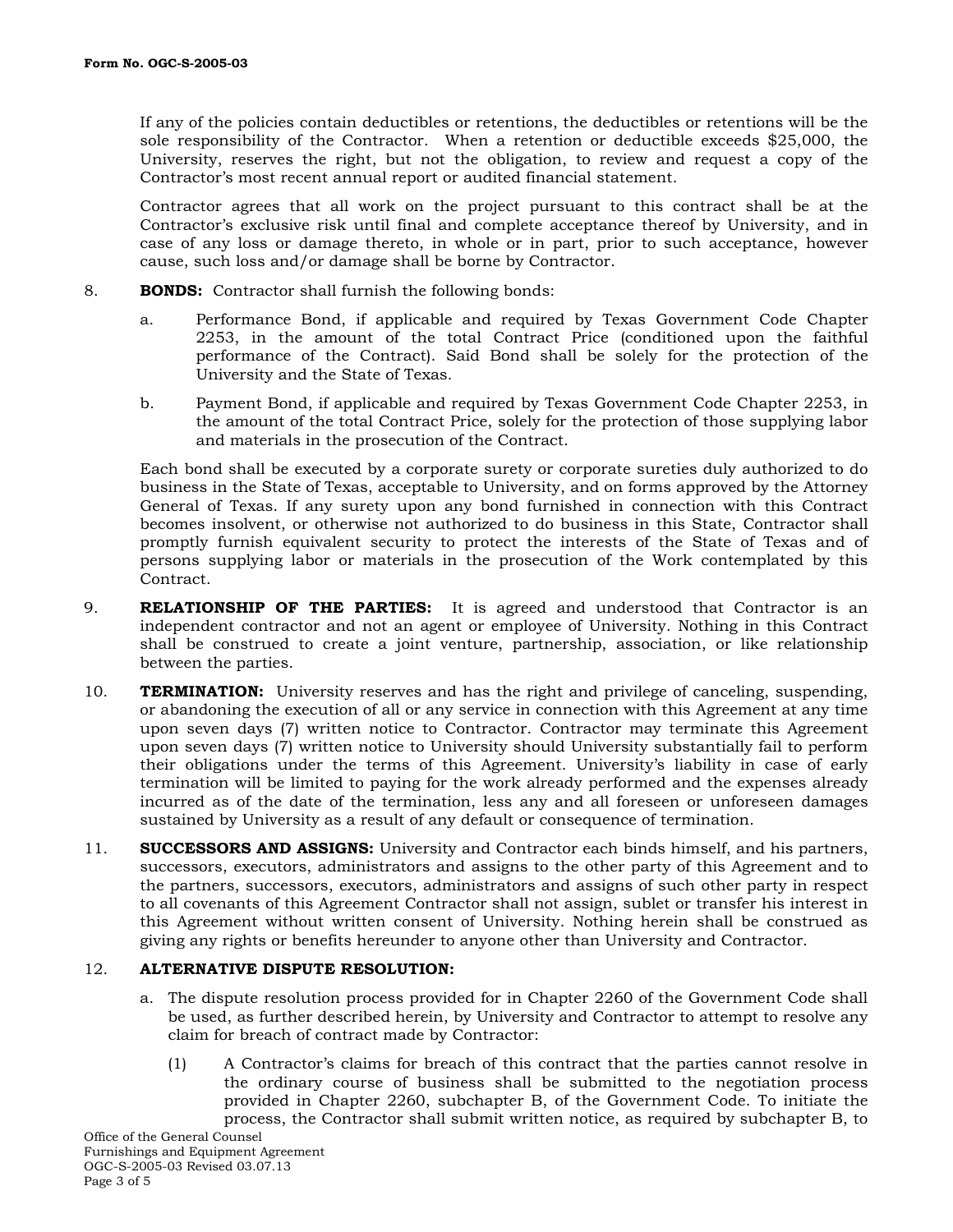[for the System, the Chancellor; for component institutions, the President] or his/her designee. Said notice shall specifically state that the provisions of Chapter 2260, subchapter B, are being invoked. A copy of the notice shall also be given to all other representatives of University and Contractor other wise entitled to notice under the parties' contract. Compliance by the Contractor with subchapter B is a condition precedent to the filing of a contested case proceeding under Chapter 2260, subchapter C, of the Government Code.

- (2) The contested case process provided in Chapter 2260, subchapter C, of the Government Code is the Contractor's sole and exclusive process for seeking a remedy for any and all alleged breaches of contract by University if the parties are unable to resolve their disputes under subparagraph (A) of this paragraph.
- (3) Compliance with the contested case process provided in subchapter C is a condition precedent to seeking consent to sue from the Legislature under Chapter 107 of the Civil Practices and Remedies Code. Neither the execution of this contract by University nor any other conduct of any representative of University relating to the contract shall be considered a waiver of sovereign immunity to suit.
- b. The submission, processing and resolution of the contractor's claim is governed by the published rules adopted by the Attorney General of the State of Texas pursuant to Chapter 2260, as currently effective, hereafter enacted or subsequently amended. These rules are found at 1 T.A.C. Part 3 Chapter 68.
- c. Neither the occurrence of an event nor the pendency of a claim constitute grounds for the suspension of performance by the contractor, in whole or in part.
- 13. **CORPORATE FRANCHISE TAX:** Contractor (or "Seller" or other designation of contracting party) certifies that, upon the effective date of this agreement, either (1) it is not delinquent in payment of State of Texas corporate franchise taxes, or (2) it is not subject to the payment of such taxes. Contractor (or other designation of contracting party) agrees that any false statement with respect to franchise tax status shall be a material breach hereof, and University shall be entitled to terminate this Agreement upon written notice thereof to Contractor (or other designation).
- 14. **CHILD SUPPORT:** A child support obligor who is more than 30 days delinquent in paying child support and a business entity in which obligor is a sole proprietor, partner, shareholder, or owner with an ownership interest of at least 25 percent is not eligible to receive payments from state funds under a contract to provide property, materials, or services until all arrearages have been paid or the obligor is in compliance with a written repayment agreement or court order as to any existing delinquency. By executing this Agreement, Contractor certifies that the individual or business entity named in this Agreement is not ineligible to receive payment from the state and acknowledges that this Agreement may be terminated and payment may be withheld if this certification is inaccurate. (Family Code, Section 231.006).

# 15. **PROPRIETARY INFORMATION:**

- a. Contractor shall maintain the confidentiality of all proprietary information provided to it by the University. Information in the public domain or otherwise obtained independently by Contractor shall not be considered as confidential.
- b. Any programs, data or other materials furnished by University for use by Contractor in connection with the services performed under this Agreement shall remain the sole property of the University.
- 16. **NOTICE:** All notices and communications regarding this agreement must be in writing and directed to the following representatives: